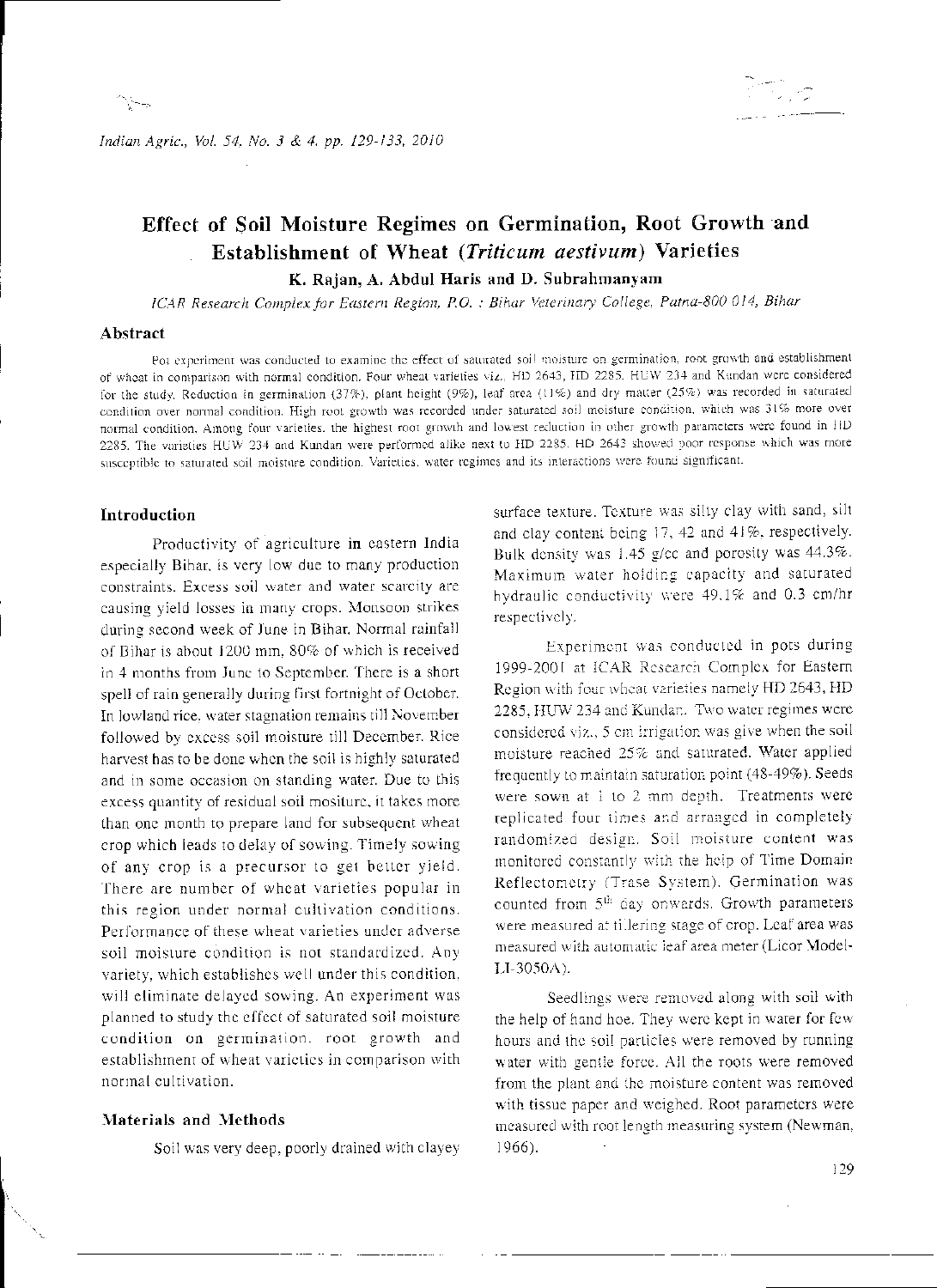#### **Result and Discussion**

Seeds under saturated condition sprouted 2 days earlier than normal irrigation condition. But the germination was poor when the time advanced and at the time of final count. The average germination percentage was 92 and 58 per centages under field and saturated condition, respectively (Table1). The reduction in germination under saturated condition was 59% over field condition. Higher bulk density and very low hydraulic conductivity of the soil hamper the drainage. It leads to soil saturation for long period and reduce the oxygen availability for respiration of seeds. Each variety also showed variable reduction in germination under saturated soil moisture condition to the tune of 60, 20, 35 and 35 per cent of HD 2643, HD 2285, HUW 234 and Kundan varieties, respectively. It may be due to shortage of oxygen which resulted in poor germination (Heydecker and Orphanor, 1968). The highest percentage of germination was obtained in HD 2285, which was significantly differing from other varieties. Varieties like HUW 234 and Kundan were found on par. Genotypic variation in tolerance to waterlogging exists in wheat (Davies and Hillman, 1988). Variety HD 2643 was found highly susceptible to saturated condition. Soil moisture regimes, varieties and interaction of both were found significant.

Leaf area of wheat varieties measured under saturated condition was found reduced (13  $\%$ ) as compared to normal condition. Leaf area of HD 2285 was 36.53 cm<sup>2</sup>/plant, which was highest among all varieties followed by HUW 234 and Kundan, Wheat variety, HD 2643, was the least in leaf area measured among four varieties. The reduction of leaf area was 41 % in HD 2643 compared to HD 2285. Gardner and Flood (1993) found that water logging reduced leaf elongation, kernel number and final yield in cereals.

Mean plant height of the wheat varieties grown under saturated condition was reduced which was 11 per cent lesser than normal condition. The difference in plant height amongst different varieties was pronounced more under saturated soil condition which were 24, 1,17,4 per cent in HD 2643, HD 2285, HUW 234 and Kundan, respectively over normal condition. Hence the reduction in height was less in HD 2285 and high in HD 2643. Treatments and interaction were found significant.

Adventitious roots were found developed in all the wheat varieties, which were grown under saturated conditions as observed by Cannel 1979. (Table 2). The mean increase in root weight in saturated soil moisture was 24 per cent more over normal condition. Highest difference in root weight between normal and saturated condition was observed with HD 2285(41%) followed by Kandan(10%), HUW 234(9%) and the lowest difference was observed with HD 2643(4%). The variety HD 2285 recorded the highest root weight (195%) in saturated condition compared to the susceptible variety HD 2643 which recorded the lowest root weight. Root length was 76 per cent higher in saturated condition over normal condition. Among varieties. HD 2285 recorded 280 per cent root growth under saturated condition compared to HD 2643. Average surface area of all the varieties was 37 per cent higher under saturated condition compared to normal condition. In saturated condition, HD 2285 recorded 327 per cent higher surface area compared to HD 2643 followed by Kundan(150%) and HUW 234(75%). Root diameter was found reduced under saturated condition. The reduction was 38 per cent over normal condition. Though the root length and surface area were found lower in HD 2643 it has recorded highest root diameter which may be due to crop stress under excess soil moisture. All the varieties grown under saturated soil moisture were recorded higher root volume density over normal condition and it was highest in HD 2285.

Difference was observed in total dry matter (TDM) production among wheat varieties grown under saturated condition with normal condition. The TDM was reduced under saturated moisture condition, which was 17 per cent less over normal condition, and the interaction between varieties and soil moisture content. was significant and indicated that the wheat varieties responded negatively to soil saturation. The highest dry matter production was observed in wheat variety HD 2285 and lowest in HD 2643. Oxygen deficiency caused by waterlogging reduces shoot and root growth (Trought and Drew, 1980, Sayad, 1998, Collaku and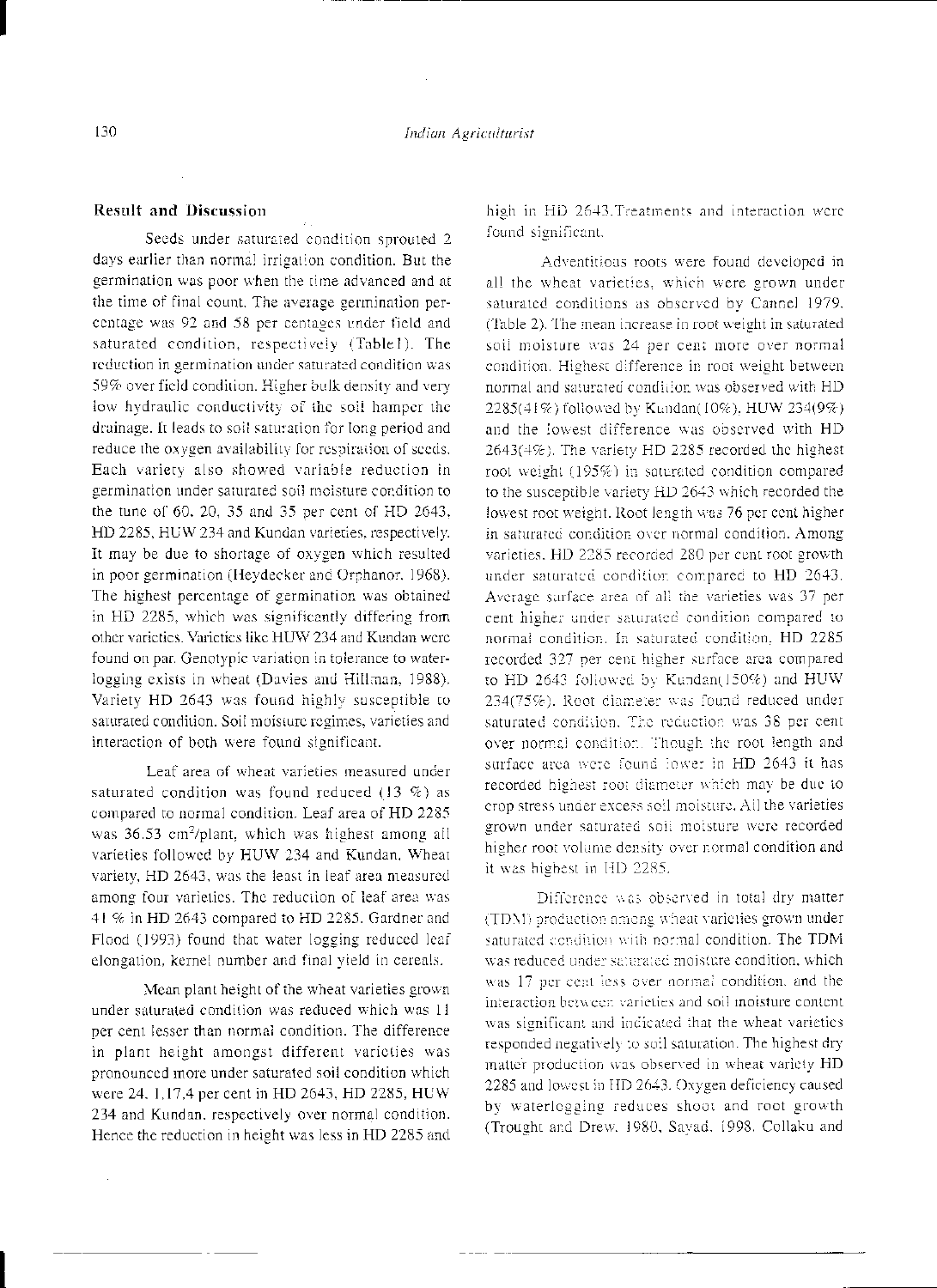| Soil parameters                                        | Values            |
|--------------------------------------------------------|-------------------|
| Taxonomic class                                        | Vertic Ustochrept |
| Sand $(\%)$                                            | 35                |
| $Silt (\%)$                                            | 28                |
| Clay $(\%)$                                            | 37<br>٠.          |
| Textural class                                         | Clay loam         |
| Bulk density (kg $m^{-3}$ )                            | 1.47              |
| Saturated hydraulic conductivity (cm hr <sup>1</sup> ) | 0.31              |
| pH                                                     | 74                |
| $EC$ (dSm <sup>-1</sup> )                              | 0.26              |
| Organic carbon (g kg <sup>-1</sup> )                   | 6.5               |
| Available N (kg ha <sup>-1</sup> )                     | 290               |
| Available P (kg ha <sup>-i</sup> as $P.Os$ )           | 32                |
| Available $K$ (kg ha <sup>-1</sup> as $K_2O$ )         | 398               |

TABLE 1. Basic characteristics of soil.

Harrison, 2002). The reduction of TDM in HD 2285 was very less (7%) under saturated soil moisture condition and it was highest in Kundan (37%) followed by HD 2643(22%) and HUW 234(18%).

Number of tillers and number of leaves per plant were found higher under saturated soil moisture condition. Though the growth recorded numerically higher values, but statistically it was non-significant.

The germination of wheat was adversely affected by saturated soil moisture condition. The varietal differences observed in the study indicate that timely wheat sowing can be done even when the soil moisture content is close to saturation level by adoption of wheat varieties like HD 2285 which is resistant to saturated moisture condition. A good amount of residual soil moisture can be utilized effectively in low lands of river basins in Eastern India. Optimum fertilizer dose has to be identified for obtaining the higher yield under saturated soil moisture condition.

# **Literature Cited**

Cannell R. Q.1979. Effect of soil drainage on root growth and crop production. (In) Soil Physical Properties and Crop Production in the Tropics. Lal R and Greenland D J (Eds.)

- Collaku A. and Harrison S. A. 2002: Losses in wheat due to water logging. Crop Scl, 42 : 444-450.
- Davies M. S. and Hillman, 1988. Effect of soil flooding on growth and grain yield of tetra -ploid and hexaploid species of wheat. Cereal Research Communications, 12: 135-141.
- Gardner W. K. and Flood R. G. 1993. Less water logging damage with long season wheat. Cereal Research Communications, 21: 337-343.
- Hydecker walter and Orphanos P. I.1968. The effect of excess moisture on the germination of Spinacia oleracea L. Planta, 83 : 237-247.
- Newman J. 1966. A method of estimating the total length of root in a sample. J. Applied Ecol., 3 : 139-145
- Saqab Muhananad, Aktar Javaid and Aureshi R, H, 2004. Pot study on wheat growth in saline and water logged compacted soil: II. Root growth and leaf lonic relations. Soil and Tillage Res., 77: 179-187.
- Sayed S. A. 1998. Impacts of boron application on maize plants growing under flooded and unflooded conditions. Biologia Plantarum,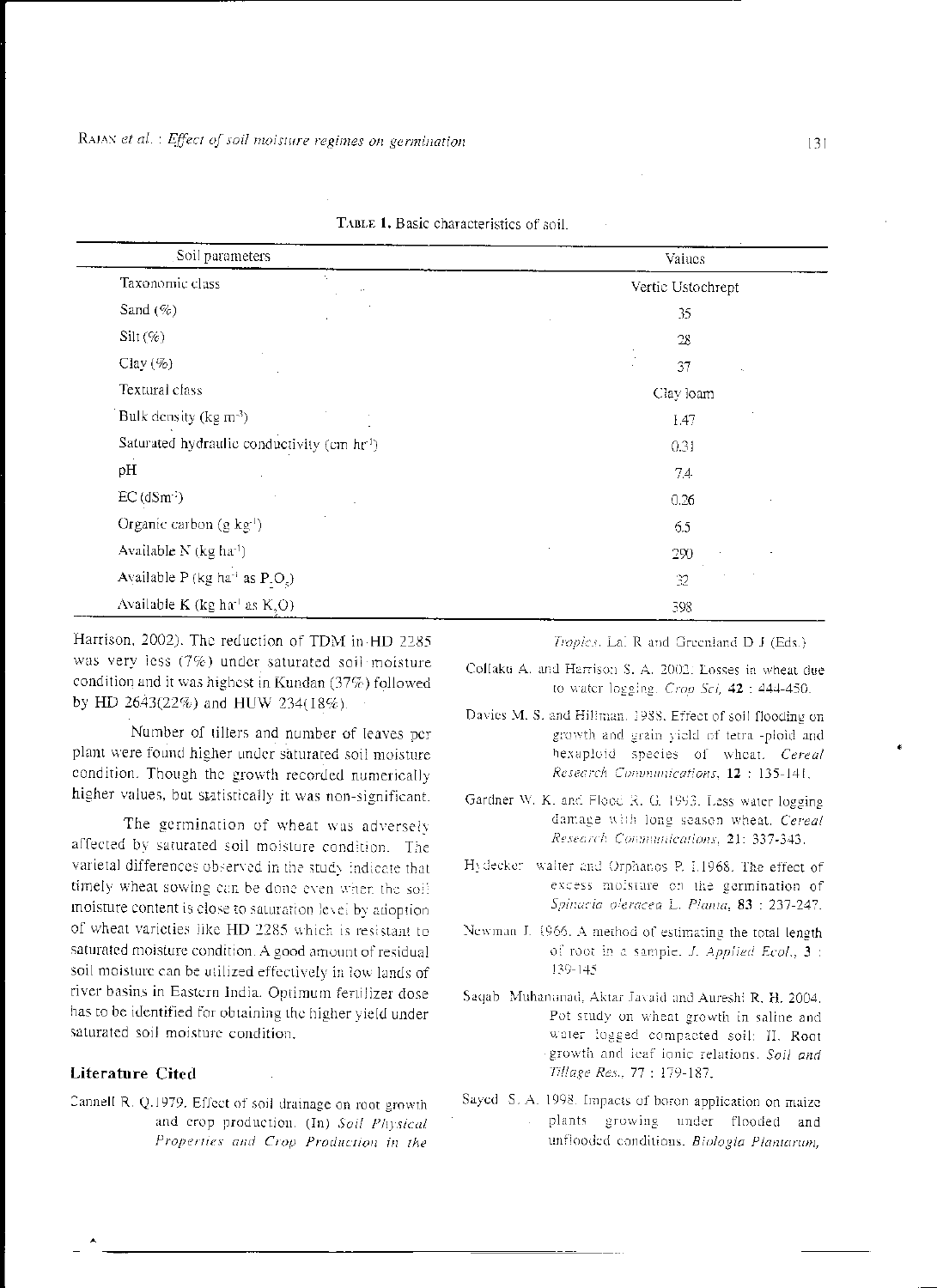|                |               | TABLE 2. Effect of soil water regimes on germination and plant growth parameters of wheat varieties |                        |                                          |                                            |                     |                                                 |                     |                                                      |
|----------------|---------------|-----------------------------------------------------------------------------------------------------|------------------------|------------------------------------------|--------------------------------------------|---------------------|-------------------------------------------------|---------------------|------------------------------------------------------|
| Sl. No         | Varieties     | Germination $(\%)$<br>condition<br>Normal                                                           | condition<br>Saturated | Plant height (cm)<br>condition<br>Normal | condition<br>Saturated                     | condition<br>Normal | condition<br>Saturated<br>Leaf area (cm2/plant) | Condition<br>Normal | condition<br>Saturated<br>Total dry matter (g/plant) |
|                | HD2643        | 8                                                                                                   | X                      | 17.77                                    | 14.32                                      | 23.31               | 15.16                                           | 0.268               | 0219                                                 |
| 2              | HUW 234       | 82                                                                                                  | $\circledast$          | 20.58                                    | 20.35                                      | 32.17               | 29.63                                           | 0.349               | 0.295                                                |
| £              | Kundan        | Æ                                                                                                   | $\rm \Xi$              | 18.70                                    | 17.98                                      | 34.56               | 29.00                                           | 0.339               | 0.279                                                |
| ₹              | HD2285        | 53                                                                                                  | Ś,                     | 21.02                                    | 18.02                                      | अंस                 | 36.53                                           | 0.361               | 0.337                                                |
|                | Mean          | 8                                                                                                   | $\mathcal{S}$          | 19.52                                    | 17.67                                      | 31.12               | 27.58                                           | 0.379               | 0.283                                                |
|                | CD(0.05)      |                                                                                                     | 15.89                  |                                          | 3.09                                       |                     | 6.76                                            |                     | 0.172                                                |
|                |               |                                                                                                     |                        |                                          |                                            |                     |                                                 |                     |                                                      |
| SI.No          | Varietics     |                                                                                                     | (gm/plant)<br>Weight   |                                          | Surface area<br>$\left(\text{cm}^2\right)$ |                     | Diameter<br>$\widehat{E}$                       |                     | Length<br>$\widehat{\text{cm}}$                      |
|                |               | condition<br>Normal                                                                                 | condition<br>Saturated | condition<br>Normal                      | Saturated<br>condition                     | condition<br>Normal | condition<br>Saturated                          | Condition<br>Normal | Saturated<br>condition                               |
|                | IJD2643       | 0.87                                                                                                | 0.91                   | 167.8                                    | 192.3                                      | 0.063               | (440)                                           | 424                 | 625                                                  |
| 2              | <b>HUW234</b> | 1.16                                                                                                | ĨΣI                    | 289.9                                    | 337.0                                      | 0.071               | (10049)                                         | 660                 | 1095                                                 |
| S.             | Kundan        | 0.97                                                                                                | ĨЮ                     | 235.0                                    | 291.3                                      | 0.066               | CR0'0                                           | 567                 | 987                                                  |
| $\overline{4}$ | HD2285        | īй                                                                                                  | 177                    | 367.0                                    | $627.8\,$                                  | 0.065               | 0.047                                           | 89                  | 1756                                                 |
|                | Mean          | $\overline{101}$                                                                                    | $\frac{36}{20}$        | 264.93                                   | 362.10                                     | 0.066               | 0.048                                           | 635.00              | 1115.75                                              |
|                | CD(0.05)      |                                                                                                     | 0.15                   |                                          | 15.60                                      |                     | Ž                                               |                     | 52.75                                                |

 $\mathcal{L}_{\text{max}}$  , and  $\mathcal{L}_{\text{max}}$ 

| $\pm$ 3. Root Parameters of wheat varieties under two water regim- |  |
|--------------------------------------------------------------------|--|
|                                                                    |  |
|                                                                    |  |
|                                                                    |  |

| Length<br>$\widehat{\mathrm{cm}}$ | condition<br>Saturated | 625                    | 1095    | 987              | 1756   | 115.75         | 52.75    |      |
|-----------------------------------|------------------------|------------------------|---------|------------------|--------|----------------|----------|------|
|                                   | Condition<br>Normal    | 424                    | S       | 567              | 899    | 635.00         |          |      |
| Diameter                          | condition<br>Saturated | (400)                  | 0.049   | CMO              | CMO    | 0.048          | ž        |      |
| (m)                               | condition<br>Normal    | 0.063                  | 0.071   | 0.066            | 0.065  | 0.066          |          |      |
|                                   | condition<br>Saturated | 192.3                  | 337.0   | 291.3            | 627.8  | 362.10         | 15.60    |      |
| Surface area<br>$(\text{cm}^2)$   | condition<br>Normal    | 167.8                  | 289.9   | 235.0            | 367.0  | 264.93         |          |      |
|                                   |                        | condition<br>Saturated | 59      | $\overline{127}$ | ΙÜΙ    | E              | VS.      | 0.15 |
| (gm/plant)<br>Weight              | condition<br>Normal    | 0.87                   | 1.16    | 0.97             | ÌÜ     | $\overline{5}$ |          |      |
| Varietics                         |                        | IJD2643                | HUW 234 | Kundan           | HD2285 | Mean           | CD(0.05) |      |
| SI, No                            |                        |                        |         |                  |        |                |          |      |

 $\mathcal{L}^{\text{max}}_{\text{max}}$